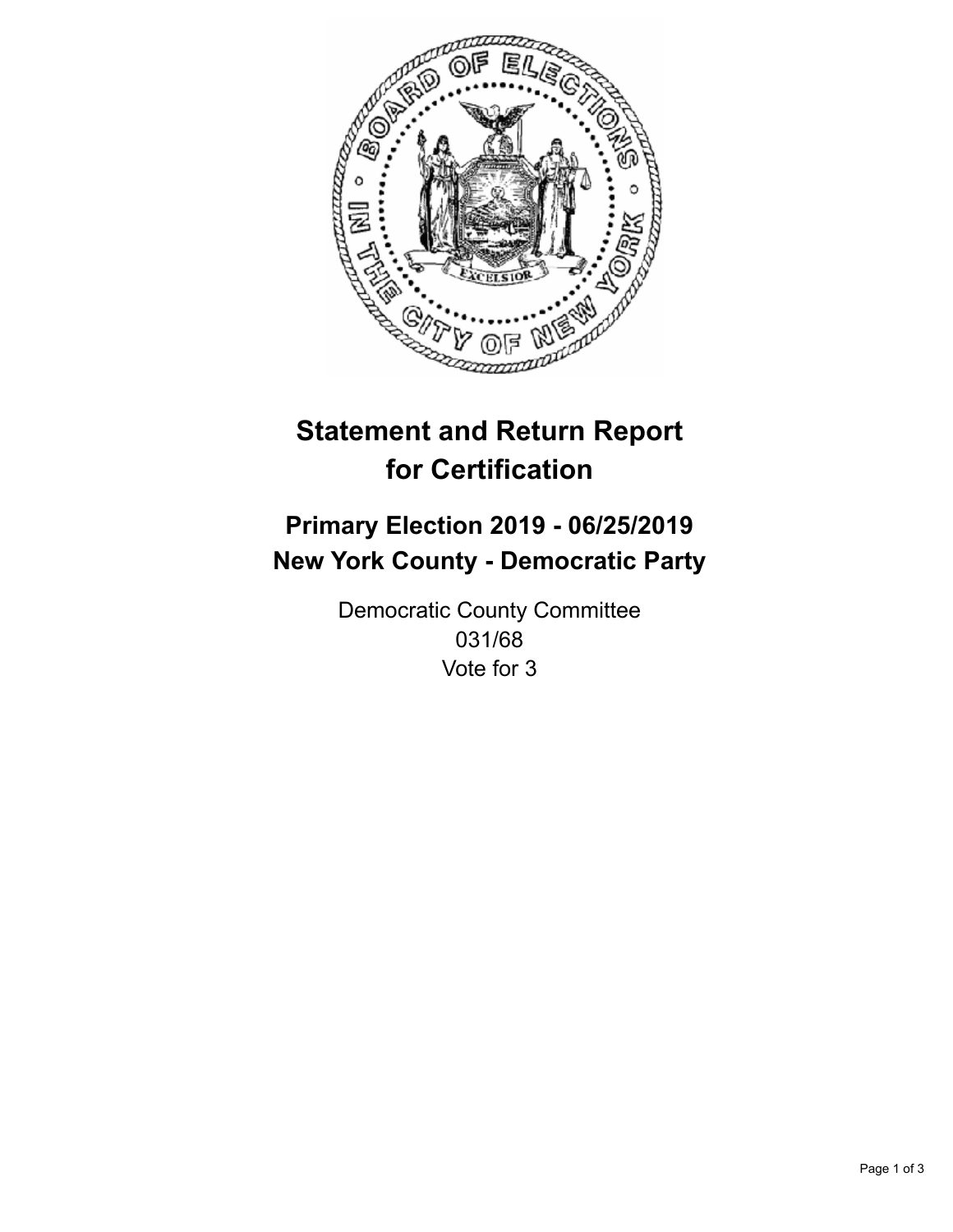

## **Assembly District 68**

| PUBLIC COUNTER                                           | 66       |
|----------------------------------------------------------|----------|
| <b>MANUALLY COUNTED EMERGENCY</b>                        | 0        |
| ABSENTEE / MILITARY                                      | 0        |
| <b>AFFIDAVIT</b>                                         | 1        |
| <b>Total Ballots</b>                                     | 67       |
| Less - Inapplicable Federal/Special Presidential Ballots | $\Omega$ |
| <b>Total Applicable Ballots</b>                          | 67       |
| <b>RITA MCGUFFIN</b>                                     | 21       |
| LUIS QUINONES                                            | 18       |
| <b>ALICIA GOUDIE</b>                                     | 27       |
| <b>SHEREE MULLINS</b>                                    | 17       |
| <b>MARTA ESCALERA</b>                                    | 12       |
| WILLIAM P. SMITH                                         | 43       |
| ANTHONY BROWN (WRITE-IN)                                 | 1        |
| ANTHONY BROWN SR. (WRITE-IN)                             | 1        |
| JOANNE LAWSON (WRITE-IN)                                 | 4        |
| <b>Total Votes</b>                                       | 144      |
| Unrecorded                                               | 57       |